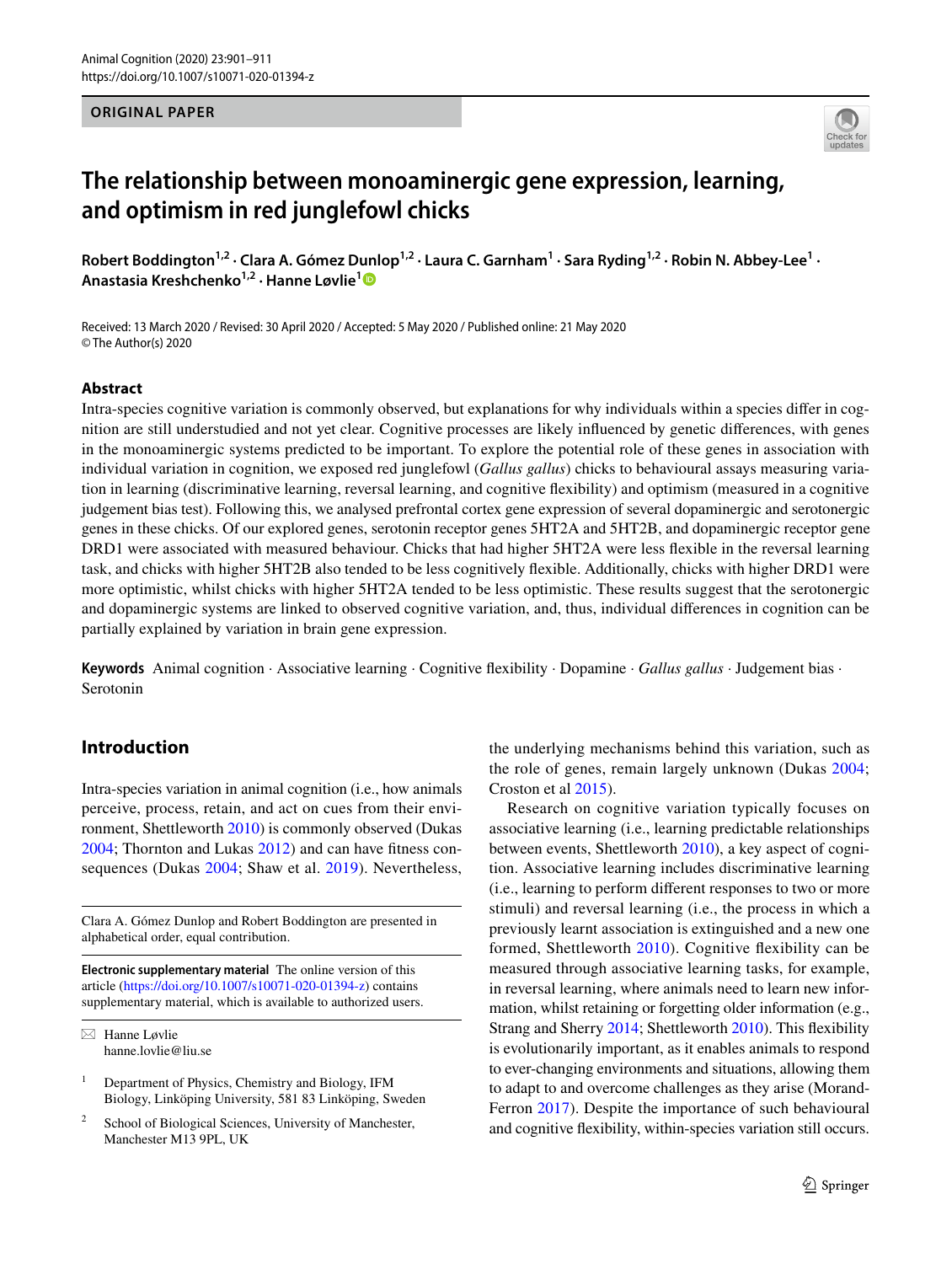A proactive–reactive personality gradient can explain some of this variation, where proactive individuals are generally less fexible than their reactive conspecifcs (Koolhaas et al. [1999;](#page-9-3) Coppens et al. [2010\)](#page-8-2). Both discriminative and reversal learning performance can be heritable (e.g., insects, *Apis mellifera*, Ferguson et al. [2001;](#page-8-3) *Drosophila melanogaster*, Kawecki [2010](#page-9-4); mice, *Mus musculus*, Laughlin et al. [2011](#page-9-5); rats, *Rattus norvegicus*, Shumake et al. [2014](#page-10-2)), suggesting that genetic diferences between individuals may underlie variation in both performance in learning tasks and cognitive fexibility. Nevertheless, it is not clear which genes underlie this variation.

Cognitive processes can contain biases (Fawcett et al. [2013\)](#page-8-4), for example, when variation in the affective state produces optimistic or pessimistic biases (Mendl et al. [2009](#page-9-6)). A positive afective state results in unfamiliar ambiguous stimuli, intermediate of stimuli with known values (i.e., judgement bias test, Harding et al. [2004\)](#page-9-7), being interpreted more optimistically (e.g., dogs, *Canis lupis familiaris*, Burman et al. [2011;](#page-8-5) rats, Brydges et al. [2011;](#page-8-6) Rygula et al. [2012](#page-9-8); domestic chickens, *Gallus domesticus*, Zidar et al. [2018b](#page-10-3)). Such optimistic bias can be infuenced by selection, demonstrating a genetic contribution (Fawcett et al. [2013](#page-8-4)).

The dopaminergic and serotonergic systems play fundamental roles in explaining behavioural variation (Winberg and Nilsson [1993;](#page-10-4) Swallow et al. [2016\)](#page-10-5), and so could be expected to underlie variation in learning, cognitive fexibility, and optimism. The dopaminergic system is involved in establishing and strengthening associations between stimulus and reward (Shultz et al. [1997;](#page-9-9) Frank et al. [2004\)](#page-8-7). This is supported by the fring strength of dopaminergic neurons and dopamine release, increasing during discriminative learning tasks (rats, Stuber et al. [2008](#page-10-6); gerbils, *Meriones unguiculatus*, Stark et al. [2004](#page-10-7)). Specifcally, dopamine receptors D1 and D2 are linked to variation in such tasks (e.g., Beninger and Miller [1998;](#page-8-8) Puig et al. [2014](#page-9-10)). Reversal learning performance is also afected by the dopaminergic system (reviewed in Kehagia et al. [2010](#page-9-11)). Both depleted dopamine levels and selective D2 receptor antagonists can impair reversal learning (e.g., humans, Mehta et al. [2004](#page-9-12); marmoset monkey, *Callithrix jacchus*, Walker et al. [2008](#page-10-8); rats, Floresco et al. [2006](#page-8-9); vervet monkeys, *Chlorocebus aethiops sabaeus,* Lee et al. [2007;](#page-9-13) mice, DeSteno and Schmauss [2009\)](#page-8-10). Taken together, this suggests that variation in dopaminergic genes, specifcally DRD1 and DRD2, could underlie variation in associative learning.

The role of the serotonergic system in associative learning is currently not well understood. Whilst levels of serotonin are believed to be independent of learning and memory processes (Bacqué-Cazenave et al. [2020\)](#page-8-11), serotonergic receptors and tryptophan hydroxylase (TPH, an enzyme essential for the synthesis of serotonin from tryptophan), are implicated specifically in associative learning (Harvey [2003;](#page-9-14) Izquierdo et al. [2012](#page-9-15); Bacqué-Cazenave et al. [2020\)](#page-8-11). For example, inhibiting or knocking out TPH genes, as well as 5HT1A antagonism, impairs associative learning performance (rats, Izquierdo et al. [2012;](#page-9-15) nematodes, *Caenorhabditis elegans,* Nuttley et al. [2002](#page-9-16); fsh, *Labroides dimidiatus*, Soares et al. [2016](#page-10-9)). For discriminative learning, specifcally, the role of serotonin is unclear. Some studies conclude that serotonin depletion facilitates discriminative learning (Graham et al. [1994;](#page-9-17) Ward et al. [1999](#page-10-10)), whilst other studies conclude the opposite (Harrison et al. [1999](#page-9-18); Iigaya et al. [2018](#page-9-19)). In reversal learning, a lack of serotonin, either through brain damage or lack of tryptophan, impairs performance (e.g., marmoset monkey, Clarke et al. [2004;](#page-8-12) humans, Park et al. [1994](#page-9-20)) potentially because serotonin is needed for inhibiting previously learnt responses (Clarke et al. [2007\)](#page-8-13). Similarly, serotonin has been implicated in modulating cognitive fexibility (Clarke et al. [2007](#page-8-13)). Cognitive fexibility is sometimes linked to the proactive–reactive personality gradient, where decreased serotonergic input may be linked to the lower fexibility exhibited by proactive individuals (Coppens et al. [2010](#page-8-2)). The role of genetic variation in serotonergic genes in reversal learning is not well understood. Selective 5HT2A receptor antagonists can both improve (mice, Baker et al. [2011](#page-8-14); Amodeo et al. [2014\)](#page-8-15) and impair reversal learning (rats, Boulougouris et al. [2008](#page-8-16)). 5HT2C receptor antagonism, thus far, appears to improve reversal learning (rats, Boulougouris et al. [2008;](#page-8-16) mice, Nilsson et al. [2012\)](#page-9-21), but whether this is true outside of rodents is unclear.

Changes in the dopaminergic and serotonergic system may result in more optimistic or pessimistic judgement biases (Sharot et al. [2012](#page-9-22); Anderson et al. [2013;](#page-8-17) Neville et al. [2020\)](#page-9-23). Elevated brain levels of dopamine are linked with increased optimism (humans, Sharot et al. [2012](#page-9-22); domestic chickens, Zidar et al. [2018b\)](#page-10-3), whilst lowered levels are linked with increased pessimism (honeybees, *Apis mellifera carnica*, Bateson et al. [2011](#page-8-18); bumblebees, *Bombus terrestris*, Perry et al. [2016](#page-9-24)). Polymorphisms in D2 receptor genes have been associated with avoidancebased decisions, similar to a pessimistic bias (Frank and Hutchison [2009](#page-8-19)), therefore, indicating a more specifc receptor-based link between dopamine and processing emotionally relevant stimuli (Blasi et al. [2009\)](#page-8-20). The role of the D1 receptor in optimism bias, to our knowledge, has not yet been considered. How serotonin afects judgement bias is less clear. Thus far, inhibiting TPH causes a pessimistic bias towards ambiguous stimuli (sheep, *Ovis aries*, Doyle et al. [2011\)](#page-8-21) and 5HT2A receptors have been suggested to be involved in emotion-based decision-making (Aznar and Klein [2013](#page-8-22)), which can be linked to judgement biases (Gibson and Sanbonmatsu [2004](#page-9-25)). Predictions are currently lacking with regards to how other serotonergic receptors may afect optimism. Pharmacological manipulations overall altered judgement biases as predicted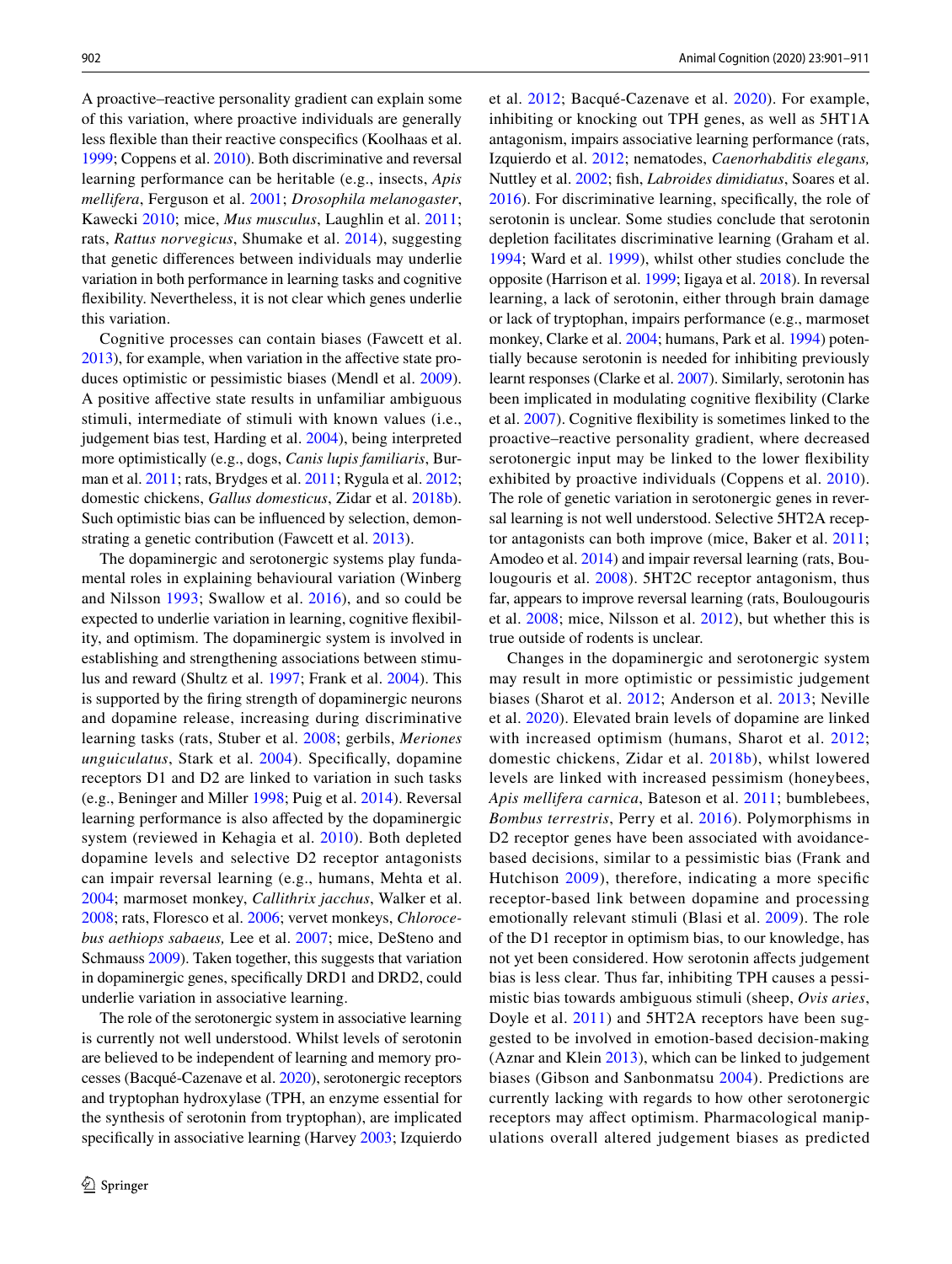(reviewed in Neville et al. [2020](#page-9-23)), but not many studies have yet investigated the effects of manipulating monoaminergic systems on judgement bias, and these produced inconclusive results (Rygula et al. [2014;](#page-9-26) Golebiowska and Rygula, [2017\)](#page-9-27). Overall, more research is needed to clarify the role of diferent dopaminergic and serotonergic genes in optimism.

We here explore if variation in brain gene expression of genes of the dopaminergic (DRD1 and DRD2) and serotonergic systems (TPH, 5HT1B, 5HT2A, 5HT2B, and 5HT2C) infuences variation in discriminative learning, reversal learning, cognitive fexibility, and optimism in red junglefowl, *Gallus gallus.* Red junglefowl are commonly used in behavioural and cognition research (reviewed by Garnham and Løvlie [2018\)](#page-8-23). Genes DRD1, DRD2, TPH, 5HT2A, and 5HT2C were chosen, because earlier studies implicate variation in these genes in the variation of cognitive traits (Ryding et al. unpublished; Boulougouris et al. [2008](#page-8-16)). Genes 5HT1B and 5HT2B were chosen as, while they have not yet been investigated in the context of associative learning and optimism, they can play a role in other aspects of cognition such as memory and inhibitory control (Buhot et al. [1995](#page-8-24); Tikkanen et al. [2015](#page-10-11)). Based on previous work across a range of species, we predicted that discriminative learning performance would be positively correlated with gene expression of dopamine receptor expression, whilst reversal learning performance and optimism would be positively correlated with both dopamine and serotonin receptor gene expression. We hypothesised that cognitive fexibility would also be positively correlated with serotonin receptor gene expression. We additionally predicted that reversal learning performance would be positively correlated with TPH gene expression.

# **Methods**

# **Animals and housing**

We used 33 red junglefowl from a pedigree bred population at Linköping University (see Sorato et al. [2018](#page-10-12) for further details on this population). Chicks were hatched in artifcial incubators (to reduce maternal efects), and wing-tagged with unique numbers. For the duration of the study, chicks were housed in mixed-sex groups ( $\leq$  25 individuals) together with non-test birds in cages  $(72 \times 71 \times 53 \text{ cm}, L \times W \times H)$ equipped with perches, heaters, light (7 am–7 pm), and with ad libitum commercial poultry feed and water*.* After 5 weeks of age, chicks were moved to a chicken facility outside of Linköping (for more information, see Zidar et al. [2018a](#page-10-13)). Chicks were sexed at 6 weeks of age, when moulted into sex-specifc plumage, and thus, sex was unknown until after behavioural testing was fnished. The experiment was carried out in accordance with Swedish ethical requirements (Linköping Ethical Committee, ethical permit numbers 50-13).

#### **Experimental set‑up**

To reduce learning impairment due to stress, we habituated chicks to being alone in the test arena by gradually reducing the number of individuals in the test arena  $(72 \times 71 \times 53 \text{ cm},$  $L \times W \times H$ , while feeding them pieces of mealworms, until they showed no signs of isolation stress (sensu Zidar et al. [2017b\)](#page-10-14). After habituation to the set-up, all chicks singly took part in discriminative learning tasks at 3–4 days old, reversal learning tasks at 5–6 days old, and cognitive judgement bias tests at 12–13 days old. At 14–19 days of age, chicks took part in a detour-reaching test to measure impulsivity (as part of another study, Ryding et al. unpublished). Chicks were given≥1 h of rest in their home pen before testing continued between sessions, to maintain their motivation. All testing took place between 8 am and 6 pm (local time), and all chicks ( $n=33$ ,  $n_{\text{males}}=19$ ,  $n_{\text{females}}=14$ ) that took part in these tests passed them; however, some chicks did not participate in all the tests (for unbiased, logistical reasons).

#### **Discriminative learning**

In our discriminative learning task (sensu Zidar et al. [2017b](#page-10-14); Sorato et al. [2018\)](#page-10-12), each chick (*n*=33) had to learn to associate a black stimulus (a bowl:  $5 \times 3$  cm,  $\mathcal{O} \times H$ , with a 9 cm<sup>2</sup> card behind it) with a reward (a piece of mealworm), and a white stimulus (same sized bowl and card) with no reward. We presented these stimuli simultaneously, and chicks passed this task when they chose the rewarded stimulus (by approaching with their head within 2 cm of it), in six consecutive presentations. Learning performance was measured as the number of trials needed to reach this criterion (termed 'discriminative learning performance'). We gave each chick up to seven sessions (a session ended when 30 stimuli presentations had been made, or ca 15 min had elapsed, whichever came frst) to pass this task. In the initial trials, the experimenter would guide chicks toward the stimuli, but guiding stopped as soon as a chick would actively explore these on its own.

# **Reversal learning**

In the reversal learning task (sensu Zidar et al. [2017b;](#page-10-14) Sorato et al.  $2018$ ), we presented each chick ( $n=33$ ) with the same stimuli as in the discriminative learning task, but now the white stimulus was rewarded, and the black was not. Each chick was given 5 min to stop inspecting the black stimulus (unrewarded) and approach the white (now rewarded)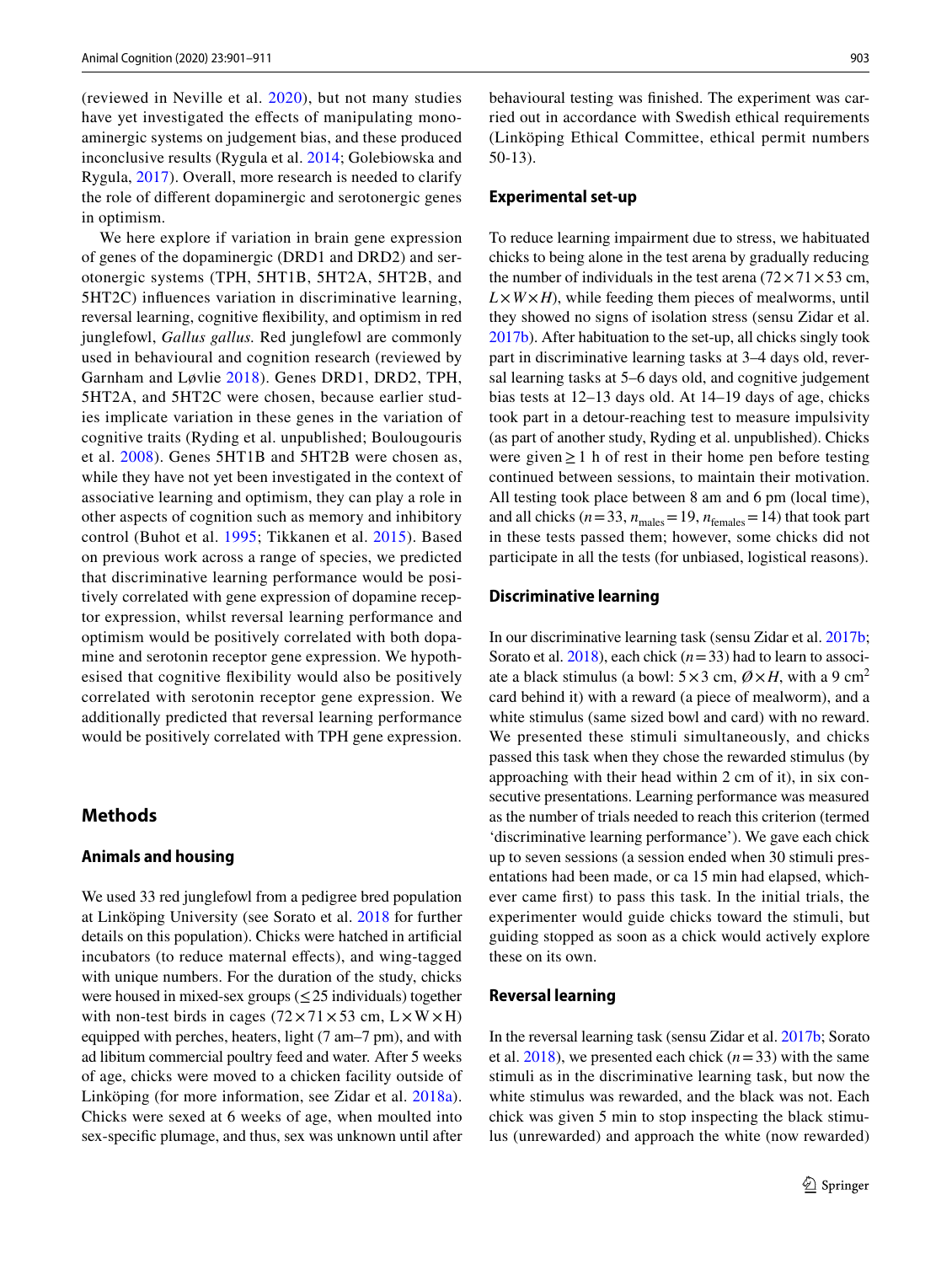stimulus during their frst presentation. The latency to stop choosing the previously rewarded stimulus was recorded in seconds ('reversal learning latency'). This was used as a measure of behavioural and cognitive fexibility (Zidar et al. [2017a;](#page-10-15) Zidar et al. [2019](#page-10-16)). Each chick was given 3 of these 5 min sessions to approach the white stimulus. If the chick did not approach after these sessions they were taught the new discrimination by the observer showing them the reward in the white bowl. Subsequent presentations did not include this opportunity to receive help, and instead used the same criteria as for discriminative learning regarding initial choice made, number of stimuli presentations in a session, number of sessions, and criteria for passing this task ('reversal learning performance').

### **Cognitive judgement bias test**

In a judgement bias test (sensu Zidar et al. [2018b\)](#page-10-3), chicks  $(n=30)$  were presented with one colour stimuli (a bowl and a card) at the time. Colour stimuli were the original white and black stimuli used in our learning tasks, plus an additional 3 grey stimuli, which were intermediate between the stimuli used in the learning tasks and, thus, ambiguous in signal ('light grey' 75%white/25%black; 'mid grey': 50%white/50%black; 'dark grey': 25%white/75%black). Only the white stimulus was rewarded. Chicks were subject to 30 stimuli presentations with a maximum of 30 s given for each presentation. Latency (in seconds) to approach each stimulus (within 2 cm of it) was recorded. A shorter latency to approach ambiguous cues indicates higher optimism and a more positive afective state (Mendl et al. [2009](#page-9-6); Sorato et al. [2018](#page-10-12); Garnham et al. [2019](#page-8-23)). Individuals that did not approach within 30 s were given 30 s as latency. In the current study, we only used average latency to mid-grey to measure optimism (the other grey cues in this test were used as part of another study investigating the heritability of cognitive traits, including optimism, in our population, Sorato et al. [2018\)](#page-10-12). Our previous work has shown that response to the mid-grey cues typically strongly correlates within individuals with responses to the other ambiguous, grey cues (Zidar et al. [2018b;](#page-10-3) Garnham et al. [2019\)](#page-8-23).

#### **Gene expression analysis**

To examine the relationship between gene expression of serotonergic and dopaminergic genes and our cognitive measures, we culled the chicks  $(n=33)$  at 9 weeks old by rapid decapitation and dissected their brains for gene expression analysis. The caudal region of the left telencephalon was extracted and snap-frozen in liquid nitrogen  $(\leq 4 \text{ min})$ and stored at −80 °C until RNA extraction. We chose these areas as the left hemisphere is the dominant hemisphere for cognition, such as the control of motivational and emotional responses (Vallortigara et al. [1999\)](#page-10-17), and the prefrontal cortex including the caudal region, in particular, is implicated in learning and optimism (Aznar and Klein [2013;](#page-8-22) Puig et al. [2014](#page-9-10)).

RNA was extracted using Ambion TRI Reagent (Life Technologies, USA) according to the manufacturer's instructions. The extracted RNA of all samples was measured using Nanodrop 1000 (Thermofsher, Sweden), and the quality of RNA measured using Agilent 2100 Bioanalyzer for a subset of 12 individuals. All RNA integrity number values were above 9, showing that the samples were not degraded. Single-stranded cDNA was prepared using Maxima First Strand cDNA Synthesis Kit with DNase (Thermo Fisher Scientifc, USA) using 1 µg total RNA as a template. The primers used targeted POL2 and TBP for housekeeper genes, dopamine receptor genes DRD1 and DRD2, and serotonin receptor genes 5HT1B, 5HT2A, 5HT2B, and 5HT2C, and serotonin synthesiser TPH (supplementary Table S1)*.* Primer specificity was ensured by examination of the melting curve run on pooled cDNA from all individuals. Each 10 µl reaction volume used for the qPCR contained 1 µl of equal parts forward and reverse primer, 60–80 picograms of cDNA diluted in 2 µl water, 5 µl SYBR Green I Master (Roche Diagnostics, Switzerland), and 2 µl water. The qPCR was performed in a Light Cycler 480 (Roche Diagnostics, Switzerland) at 5 min 95 °C for activation, succeeded by 40 cycles (10 s 95 °C, 10 s 60 °C, and 20 s 72 °C). The end of the program ran a melting curve from 72 to 95 °C, before cooling to 40 °C.

One of the plates (plate 1 of 22) was eliminated from analysis due to a calibration error during PCR. We calculated the crossing point  $(C_p)$  values over the two housekeeping genes. Because samples were run in duplicate, the average expression was calculated for each individual based on the two  $C_p$  values (CV=18.07%) The expression levels of the genes of interest were calculated for each individual by the diference in expression between the housekeeper genes and the gene of interest  $(\Delta C_p)$ . Higher  $\Delta C_p$  values signify lower gene expression.

### **Statistical analyses**

R version 1.2.1335 (R Core team [2019](#page-9-28)) was used for statistical analyses.

Our cognitive measures (discriminative learning performance, reversal learning performance, reversal learning latency, and optimism) did not follow the assumptions for parametric statistics, so we used non-parametric statistics to analyse these. To investigate the efects of sex on cognitive measures (e.g., Vallortigara [1990](#page-10-18); Favati et al [2016;](#page-8-25) Zidar et al. [2018a\)](#page-10-13) and gene expression levels, we used Mann–Whitney *U* tests. To explore correlations among cognitive measures, and between cognitive measures and gene expression levels, we used Spearman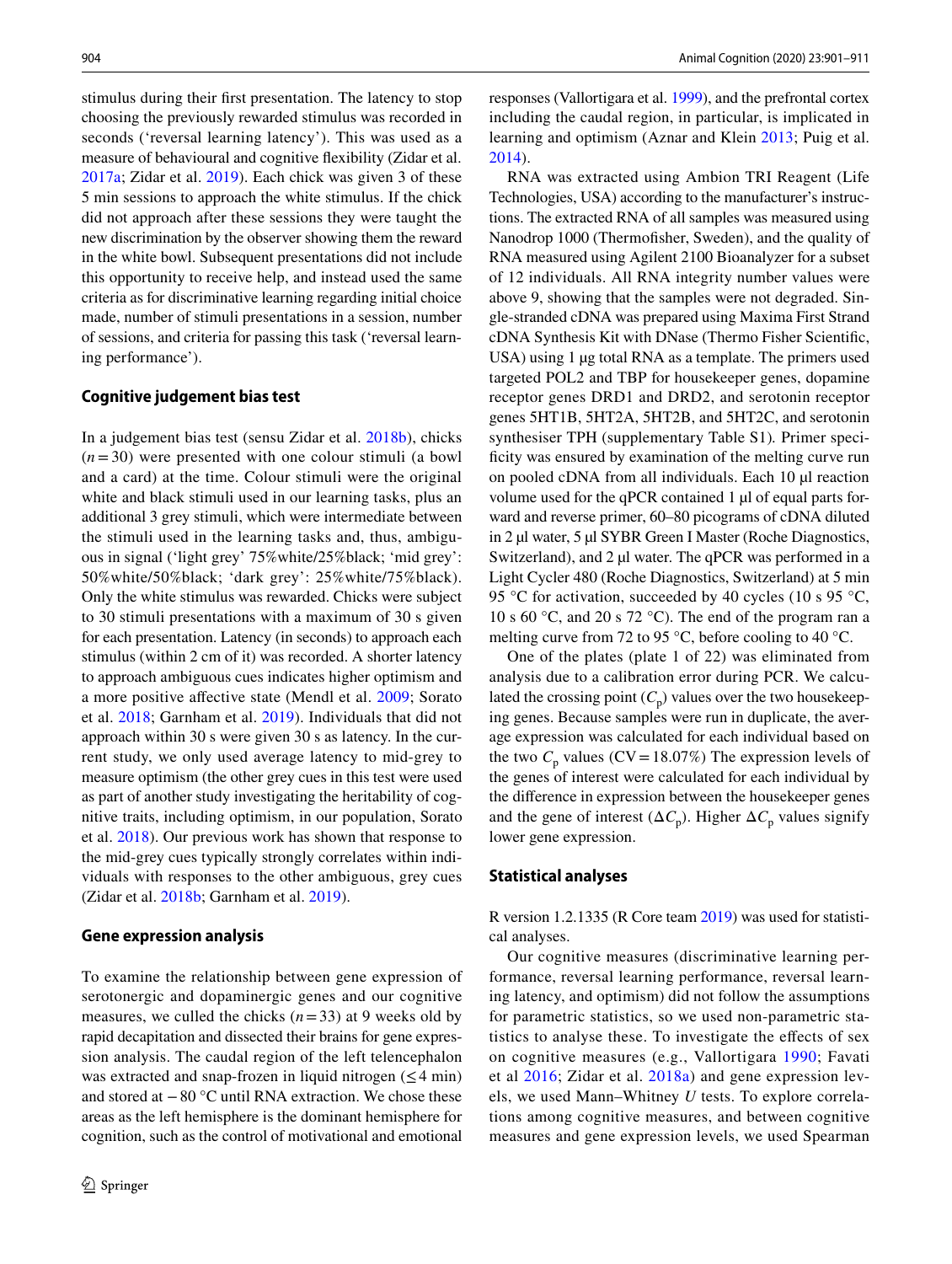<span id="page-4-0"></span>**Table 1** Relationships between cognitive measures and brain gene expression, in red junglefowl chicks

| Gene expression  | Discriminative<br>learning perfor-<br>mance | performance     | Reversal learning Reversal learning latency | Optimism       |
|------------------|---------------------------------------------|-----------------|---------------------------------------------|----------------|
|                  | $R_{s}(p)$                                  | $R_{s}(p)$      | $R_{s}(p)$                                  | $R_{s}(p)$     |
| DRD <sub>1</sub> | $-0.058(0.75)$                              | $-0.0071(0.97)$ | $-0.018(0.93)$                              | 0.36(0.048)    |
| DRD <sub>2</sub> | $-0.11(0.55)$                               | 0.25(0.16)      | $-0.28(0.13)$                               | $-0.17(0.38)$  |
| 5HT1B            | $-0.15(0.42)$                               | 0.26(0.14)      | 0.046(0.81)                                 | 0.19(0.32)     |
| 5HT2A            | 0.28(0.11)                                  | 0.24(0.18)      | $-0.39(0.029)$                              | $-0.31(0.095)$ |
| 5HT2B            | 0.18(0.31)                                  | 0.21(0.23)      | $-0.33(0.074)$                              | $-0.019(0.92)$ |
| 5HT2C            | 0.061(0.73)                                 | 0.28(0.11)      | $-0.091(0.63)$                              | 0.066(0.73)    |
| <b>TPH</b>       | 0.098(0.59)                                 | 0.25(0.16)      | $-0.19(0.32)$                               | 0.069(0.72)    |

'Discriminative learning performance' is the number of trials needed until a discriminative learning task was learnt  $(n=33)$ , 'Reversal learning performance' is the number of trials needed until a reversal learning task was learnt  $(n=33)$ , 'Reversal learning latency' is latency (in seconds) to stop choosing a previously rewarded stimulus in a reversal learning task and instead choose the now rewarded stimulus  $(n=31)$ , 'Optimism' was measured as latency to approach a novel, intermediate stimulus in a judgement bias test (*n*=30). 'DRD1' and 'DRD2' are dopaminergic receptors, '5HT1B', '5HT2A', '5HT2B', and '5HT2C' are serotonergic receptors, and 'TPH' is a serotonin synthesiser. Spearman correlation coefficient  $(R_s)$  and corresponding *p* value (*p*) are given. Bold =  $p < 0.05$ , italic =  $p < 0.10$ 

rank correlations. As some chicks were not tested in all cognitive tasks, sample sizes vary somewhat between comparisons. Due to the presence of some extreme values in 5HT2A expression in our comparisons (see results), analyses were run with and without these values, which did not afect the direction of observed relationships (Supplementary Information, Figure S1–S3). Results including these values are presented here.

# **Results**

# **Efect of sex**

The sexes did not difer in cognitive measures or gene expression levels  $(W > 147.00, p > 0.10)$ , except for DRD1 ( $W = 85.50$ ,  $p = 0.087$ ). Therefore, the relationship for each sex for DRD1 expression and each behavioural measure were visually inspected. The direction of these relationships was in a similar direction for both sexes, and data from both sexes were, therefore, pooled for further analyses.

### **Correlation between cognitive measures**

There was a negative correlation between reversal learning performance and cognitive fexibility (i.e., reversal learning latency,  $n=31$ ,  $r_s = −0.51$ ,  $p = 0.003$ ). Other cognitive measures did not correlate (*n*=30–33,  $r_s$  ≤ ±0.20, *p* ≥ 0.25).

### **Cognitive measures and brain gene expression**

Of the genes we examined, genes of both the dopamine (DRD1) and serotonin (5HT2A and 5HT2B) systems correlated with our cognitive measures. Chicks that were less cognitively fexible (i.e., slower to approach the formerly unrewarded, but now rewarded, stimulus in a reversal learning task) had higher levels of 5HT2A ( $n=31$ ,  $r_s=-0.39$ ,  $p=0.029$ , Fig. [1,](#page-5-0) Table [1\)](#page-4-0), and tended to have higher levels of 5HT2B gene expression ( $n=31$ ,  $r_s = -0.33$   $p=0.074$ , Fig. [2](#page-5-1), Table [1\)](#page-4-0). Additionally, DRD1 expression was higher, and 5HT2A expression was lower, in chicks that were more optimistic (i.e., had shorter latencies to approach the ambiguous novel stimulus in a cognitive judgement bias test) (DRD1:  $n = 30$ ,  $r_s = 0.36$ ,  $p = 0.048$ , Fig. [3,](#page-6-0) Table [1](#page-4-0); 5HT2A: *n*=30, *r*<sub>s</sub> = −0.3[1](#page-4-0), *p* = 0.095, Fig. [4](#page-6-1), Table 1). None of our other genes investigated associated with any other of our cognitive measures taken ( $n = 30-33$ ,  $r_s < 0.30$ ,  $p > 0.10$ , Table [1](#page-4-0)).

# **Discussion**

We here explored the relationship between within-species variation in aspects of cognition in red junglefowl chicks, focusing on two aspects of learning (discriminative and reversal learning), cognitive fexibility, optimism, and brain gene expression of genes from two monoaminergic systems (dopamine, serotonin). We found that chicks with higher 5HT2A brain gene expression were less fexible in a reversal learning task (i.e., were slower to approach the new, rewarded stimulus). A similar pattern tended to emerge for chicks that had higher 5HT2B expression.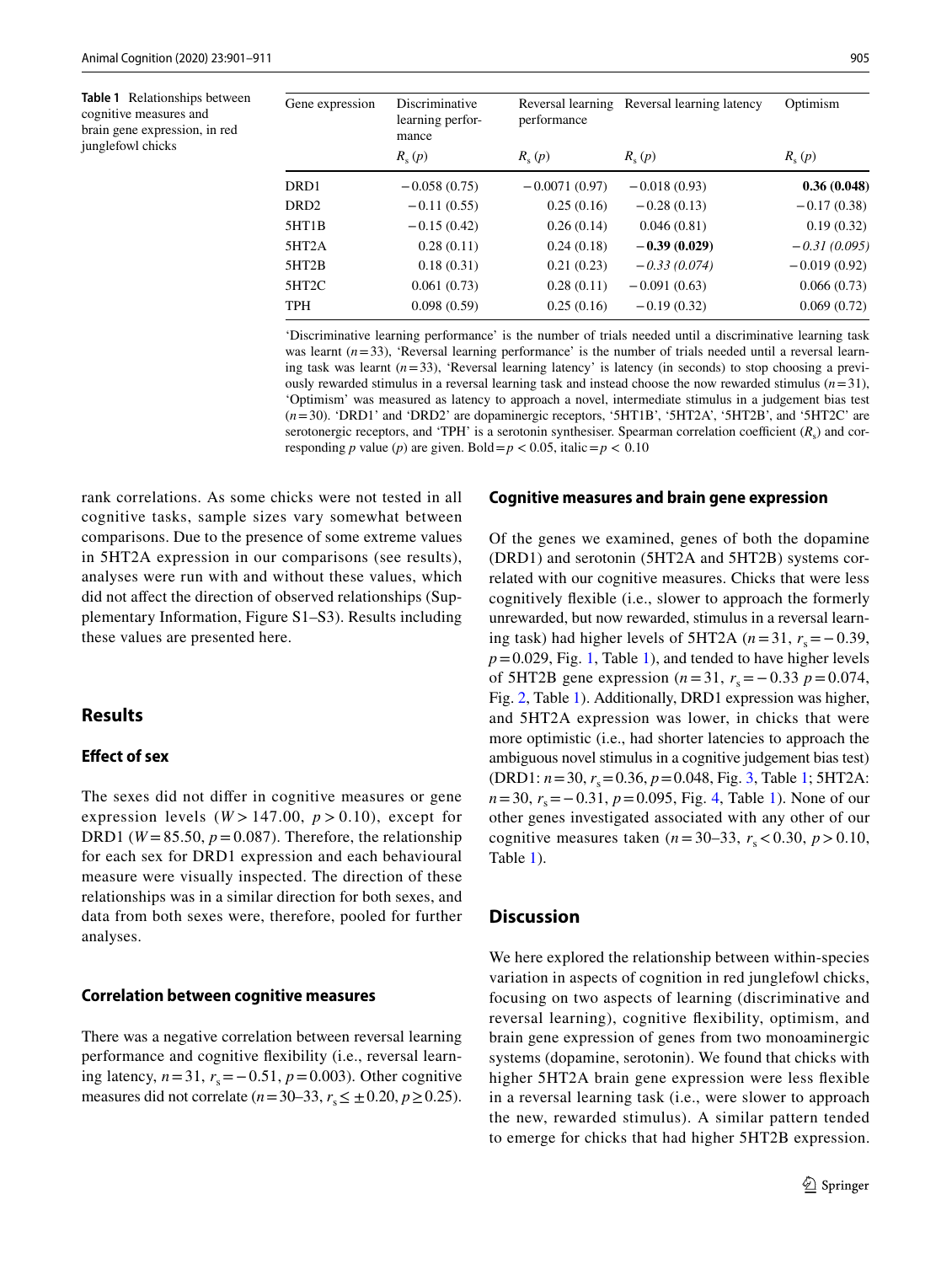

<span id="page-5-0"></span>**Fig. 1** Relationship between reversal learning latency and 5HT2A gene expression levels in red junglefowl chicks. 'Reversal learning latency' is latency (in seconds) to stop choosing a previously rewarded stimulus in a reversal learning task and instead choose the now rewarded stimulus. A longer latency indicates a less fexible response. Gene expression levels are measured by  $\Delta C$ p, which is

the diference between the gene of interest and a housekeeper gene. Higher ΔCp value indicates lower expression levels. Re-analyses of the relationship after removal of the two extreme gene expressions, or removal of also the four extreme reversal latency values, did not alter the direction of observed relationship (Supplementary Information, Fig. S1a and b, respectively)



<span id="page-5-1"></span>**Fig. 2** Relationship between reversal learning latency and 5HT2B gene expression levels in red junglefowl chicks. 'Reversal learning latency' is latency (in seconds) to stop choosing a previously rewarded stimulus in a reversal learning task and instead choose the now rewarded stimulus. A longer latency indicates a less fexible response. Gene expression levels are measured by ΔCp, which is

the diference between the gene of interest and a housekeeper gene. Higher ΔCp value indicates lower expression levels. Re-analyses of the relationship after removal of the two extreme gene expressions, and also the four extreme reversal latency values did not alter the direction of observed relationship (Supplementary Information, Fig. S2a and b, respectively)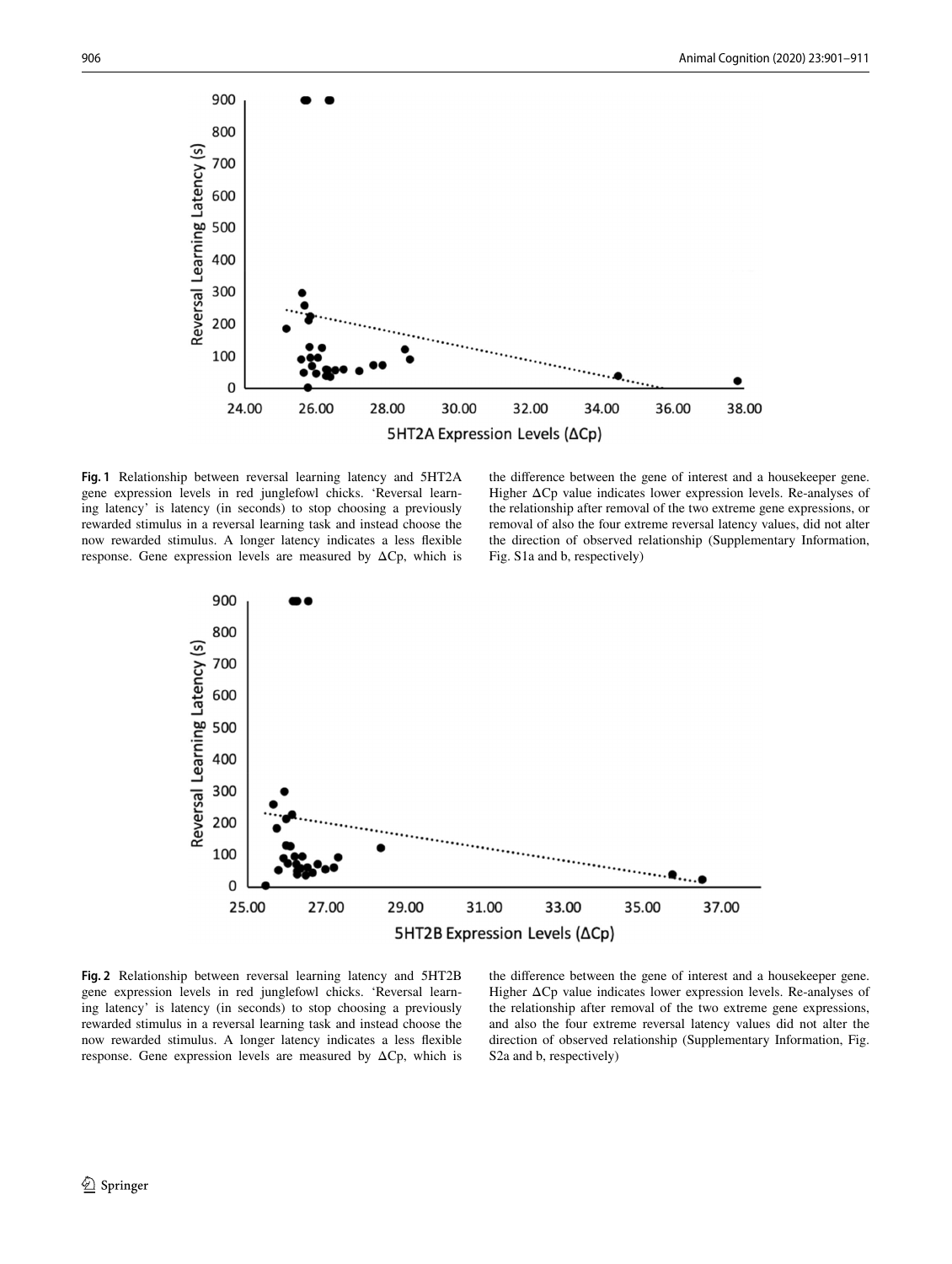30.00

<span id="page-6-0"></span>**Fig. 3** Relationship between optimism and DRD1 gene expression levels in red junglefowl chicks. 'Latency to approach cue' is the used measure of optimism, which is measured as latency (in seconds) to approach a novel, intermediate stimulus in a judgement bias test. A shorter latency indicates a more optimistic response. Gene expression levels are measured by  $\Delta$ Cp, which is the diference between the gene of interest and a housekeeper gene. Higher ΔCp value indicates lower expression levels



<span id="page-6-1"></span>**Fig. 4** Relationship between optimism and 5HT2A gene expression levels in red junglefowl chicks. 'Latency to approach cue' is the used measure of optimism, which is measured as latency (in seconds) to approach a novel, intermediate stimulus in a judgement bias test. A shorter latency indicates a more optimistic response. Gene expression levels are measured by  $\Delta C$ p, which is the difference between the gene

Furthermore, chicks that had higher DRD1 expression were more optimistic, whereas chicks with higher 5HT2A expression tended to be less optimistic.

Dopaminergic receptors have been implicated in associative learning, specifcally D1 and D2 receptors in discriminative learning (e.g., Puig et al. [2014](#page-9-10)), and D2 receptors in reversal learning (e.g., Lee et al. [2007\)](#page-9-13). Contrary to these fndings, and our initial hypotheses, our study found no association between these receptor genes with the facets

of interest and a housekeeper gene. Higher ΔCp value indicates lower expression levels. Re-analyses of the relationship after removal of the two extreme gene expression values (to the right), did not alter the direction of observed relationship (Supplementary Information, Fig. S3)

of associative learning here explored. The previous studies have mostly focused on mammals, thus, further work is needed to elucidate the role of the dopaminergic system in birds and determine how this difers from patterns found in mammals.

The serotonergic system is suggested to play a role in cognitive fexibility (Clarke et al. [2007](#page-8-13)) and can infuence variation along a proactive–reactive gradient (Coppens et al. [2010](#page-8-2); Koolhaas et al. [2007\)](#page-9-29). Proactive individuals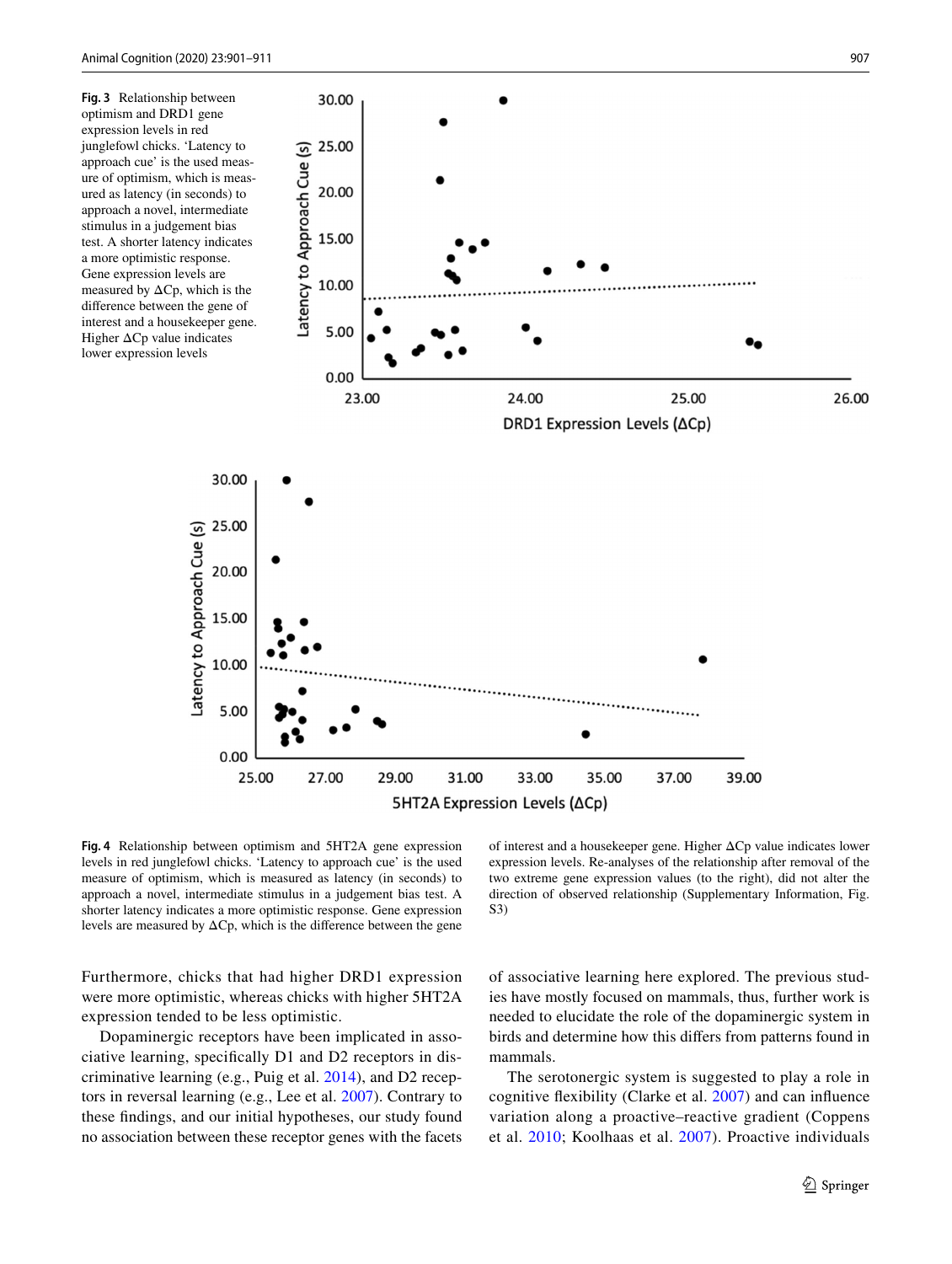are typically less fexible and tend to rely more on routines (Coppens et al. [2010](#page-8-2)). These individuals have been described to typically perform worse when attempting to extinguish previously reinforced responses in a reversal learning task (pigs, Bolhuis et al. [2004](#page-8-26)). This response is very similar to the high reversal learning latency that we observed in chicks with high 5HT2A and 5HT2B expression who appeared to be less flexible and have difficulty extinguishing the previously reinforced response. Previous work in our population found that reversal learning latency correlated with infexibility in responses to the confguration of a spatial task (Zidar et al [2017a\)](#page-10-15), and fearfulness (Zidar et al [2019\)](#page-10-16). Our results, therefore, suggest that 5HT2A and 5HT2B expression levels play a role in explaining individual variation in proactivity and cognitive fexibility. Furthermore, as we analysed the gene expression in the prefrontal cortex, which has been implicated in both mammalian and avian fexibility and choice behaviour (Dalley et al. [2008](#page-8-27); Matsushima et al. [2008](#page-9-30)), our results may suggest that these receptors in this brain region are the ones contributing to the variation in fexibility observed. This warrants further investigation to confrm.

The general role of serotonin in associative learning has been established (Harvey [2003](#page-9-14)). While diferent studies contrast each other in terms of its role in discriminative learning (Harrison et al. [1999](#page-9-18); Graham et al. [1994](#page-9-17); Ward et al. [1999](#page-10-10)), its role in reversal learning is clearer, with increased serotonin levels improving performance in this task (Clarke et al. [2007\)](#page-8-13). However, the absence of associations between the serotonergic system and the facets of associative learning which we examined may suggest that our chosen receptors do not play a role in associative learning in birds, at least not in red junglefowl. As a majority of cognitive studies are conducted in mammals, these fndings suggest a need for more research into causal mechanisms of non-mammalian cognition. Moreover, we did not fnd any direct association between discriminative and reversal learning. This lack of a phenotypic correlation between these aspects of learning confrms the previous work on our population (Sorato et al. [2018](#page-10-12); Zidar et al. [2018a\)](#page-10-13), and can be due to, for example, a seeming lack of a general 'g' (Sorato et al. [2018](#page-10-12); Qi et al. [2018](#page-9-31); but see Shaw and Schmelz [2017\)](#page-9-32).

Variation in dopamine levels can cause optimistic biases (Sharot et al. [2012](#page-9-22); Zidar et al. [2018b](#page-10-3)). To our knowledge, our study is the frst to fnd a link between DRD1 expression and increased optimism. Previously, only D2 receptors have been thought to be associated with optimism, although this has only been seen in the processing of emotional stimuli in humans (Blasi et al. [2009\)](#page-8-20). Our results suggest that D1 receptors, not D2, are involved in avian optimism. On the other hand, we saw that lower 5HT2A expressions tended to be associated with higher optimism. Traditionally, the environment has been thought to infuence optimism more than underlying genetics (Harding et al. [2004](#page-9-7); Roelofs et al. [2016](#page-9-33); Sorato et al. [2018](#page-10-12)), with particularly enriched environments leading to individuals being more optimistic (e.g., Brydges et al. [2011;](#page-8-6) Zidar et al. [2018b\)](#page-10-3). Nevertheless, our results indicate a link between gene expression and optimism. In general, increased serotonin is associated with more optimistic biases (Seymour et al. [2012\)](#page-9-34). However, that lowered 5HT2A expression and higher DRD1 expression are linked to higher optimism in our chicks suggests that the role of these monoaminergic systems in avian optimism may be more complex than initially thought, with diferent receptors having diferent efects on optimism. More research is, therefore, needed to further explore the role of these monoaminergic systems in optimism.

# **Conclusions**

Here, we have shown that variation in brain gene expression can be linked to individual variation in cognition, specifcally fexibility in reversal learning, and optimism. This confrms the role of the monoaminergic systems in behaviour and and cognition, with the serotonergic receptors, 5HT2A and 5HT2B and dopaminergic receptor, DRD1, appearing to be particularly infuential. Future research should examine the details of these relationships, and aim to provide conclusive causal evidence of observed links. Also, the current study included analysis only on the left hemisphere, and thus, comparison between the two hemispheres may reveal further underlying diferences with link to phenotypic traits.

**Acknowledgements** Open access funding provided by Linköping University. We would like to thank Julia Buskas for animal care, and Xavier Fernández Sala, Enrico Sorato, Irina Petkova, and Sabina Ahlgren Portén for their assistance during behavioural testing. The work was carried out within the framework of the Centre of Excellence in Animal Welfare Science.

**Author contributions** HL, SR, and LG designed and coordinated the study; SR, LG, RNAL, and AK collected behavioural data; HL and RNAL dissected brains. SR, AK, and RNAL carried out molecular analyses; RB and CGD carried out statistical analyses with input from HL; RB, CGD, and HL drafted the manuscript with input from LG. HL funded the study. All authors gave the fnal approval for publication.

**Funding** The work was funded by The Swedish Research Council FORMAS (to HL) (Grant number 2015-11891), and Linköping University Centre for Systems Neurobiology (to RAL, HL).

### **Compliance with ethical standards**

**Conflict of interest** The authors declare no competing interests.

**Open Access** This article is licensed under a Creative Commons Attribution 4.0 International License, which permits use, sharing, adaptation, distribution and reproduction in any medium or format, as long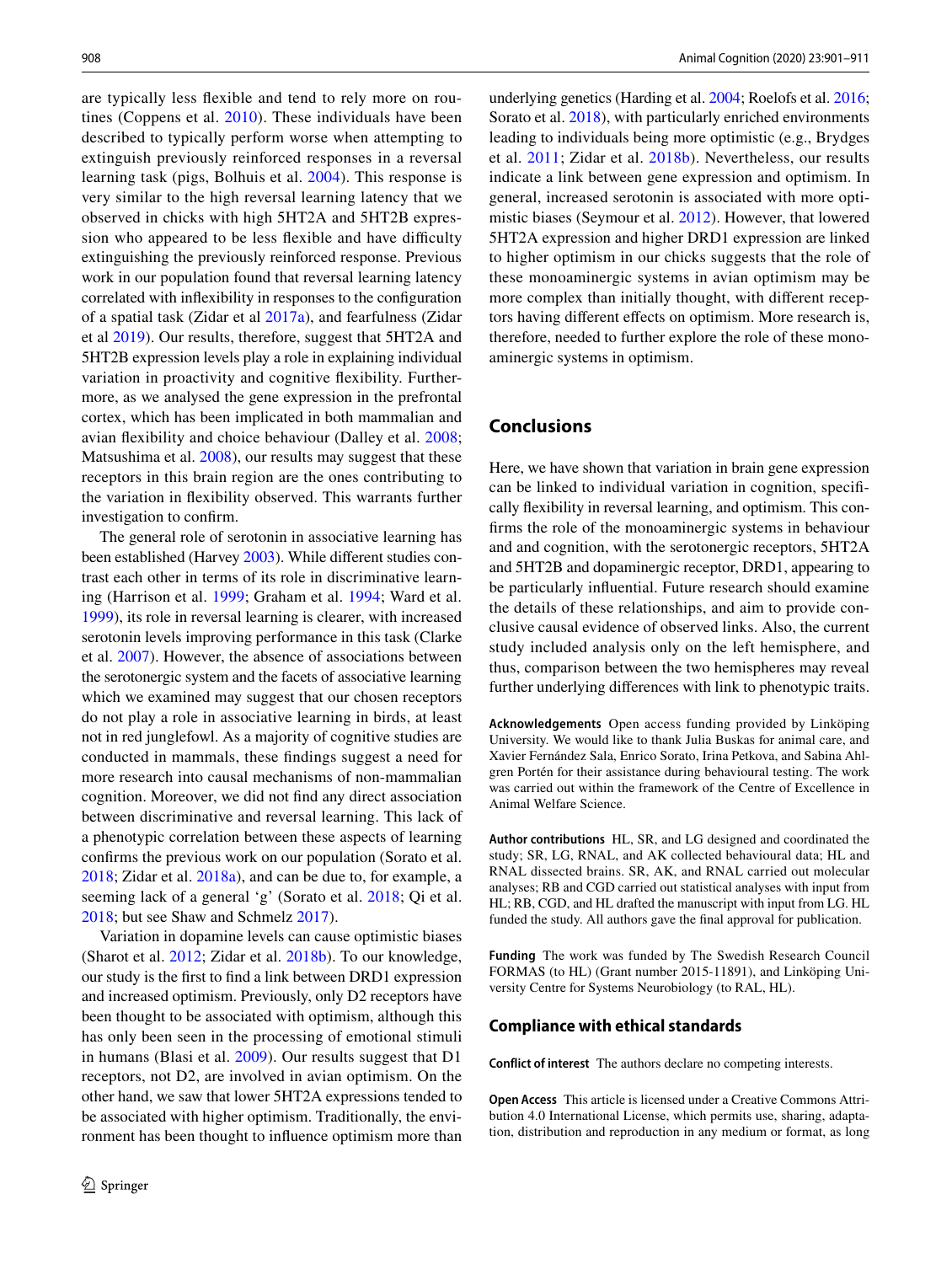as you give appropriate credit to the original author(s) and the source, provide a link to the Creative Commons licence, and indicate if changes were made. The images or other third party material in this article are included in the article's Creative Commons licence, unless indicated otherwise in a credit line to the material. If material is not included in the article's Creative Commons licence and your intended use is not permitted by statutory regulation or exceeds the permitted use, you will need to obtain permission directly from the copyright holder. To view a copy of this licence, visit <http://creativecommons.org/licenses/by/4.0/>.

# **References**

- <span id="page-8-15"></span>Amodeo DA, Jones JH, Sweeney JA, Ragozzino ME (2014) Risperidone and the 5-HT2A receptor antagonist M 100907 improve probabilistic reversal learning in BTBR T+ tf/J mice. Autism Res 7:555–567.<https://doi.org/10.1002/aur.1395>
- <span id="page-8-17"></span>Anderson MH, Munafò MR, Robinson ES (2013) Investigating the psychopharmacology of cognitive afective bias in rats using an afective tone discrimination task. Psychopharmacology 226:601–613. <https://doi.org/10.1007/s00213-012-2932-5>
- <span id="page-8-22"></span>Aznar S, Klein AB (2013) Regulating prefrontal cortex activation: an emerging role for the 5-HT2A serotonin receptor in the modulation of emotion-based actions? Mol Neurobiol 48:841–853. <https://doi.org/10.1007/s12035-013-8472-0>
- <span id="page-8-11"></span>Bacqué-Cazenave J, Bharatiya R, Barrière G, Delbecque JP, Bouguiyoud N, Di Giovanni G, Cattaert D, De Deurwaerdère P (2020) Serotonin in animal cognition and behavior. Int J Mol Sci 21:1649.<https://doi.org/10.3390/ijms21051649>
- <span id="page-8-14"></span>Baker PM, Thompson JL, Sweeney JA, Ragozzino ME (2011) Differential efects of 5-HT2A and 5-HT2C receptor blockade on strategy-switching. Behav Brain Res 219:123–131. [https://doi.](https://doi.org/10.1016/j.bbr.2010.12.031) [org/10.1016/j.bbr.2010.12.031](https://doi.org/10.1016/j.bbr.2010.12.031)
- <span id="page-8-18"></span>Bateson M, Desire S, Gartside SE, Wright GA (2011) Agitated honeybees exhibit pessimistic cognitive biases. Curr Biol 21:1070– 1073.<https://doi.org/10.1016/j.cub.2011.05.017>
- <span id="page-8-8"></span>Beninger RJ, Miller R (1998) Dopamine D1-like receptors and reward-related incentive learning. Neurosci Biobehav Rev 22:335–345. [https://doi.org/10.1016/S0149-7634\(97\)00019-5](https://doi.org/10.1016/S0149-7634(97)00019-5)
- <span id="page-8-20"></span>Blasi G, Lo Bianco L, Taurisano P, Gelao B, Romano R, Fazio L, Papazacharias A, Di Giorgio A, Caforio G, Rampino A, Masellis R, Papp A, Ursini G, Sinibaldi L, Popolizio T, Sadee W, Bertolino A (2009) Functional variation of the dopamine D2 receptor gene is associated with emotional control as well as brain activity and connectivity during emotion processing in humans. J Neurosci 29:14812–14819. [https://doi.org/10.1523/](https://doi.org/10.1523/JNEUROSCI.3609-09.2009) [JNEUROSCI.3609-09.2009](https://doi.org/10.1523/JNEUROSCI.3609-09.2009)
- <span id="page-8-26"></span>Bolhuis JE, Schouten WG, de Leeuw JA, Schrama JW, Wiegant VM (2004) Individual coping characteristics, rearing conditions and behavioural fexibility in pigs. Behav Brain Res 152:351–360. <https://doi.org/10.1016/j.bbr.2003.10.024>
- <span id="page-8-16"></span>Boulougouris V, Glennon JC, Robbins TW (2008) Dissociable efects of selective 5-HT2A and 5-HT2C receptor antagonists on serial spatial reversal learning in rats. Neuropsychopharmacology 33:2007–2019. <https://doi.org/10.1038/sj.npp.1301584>
- <span id="page-8-6"></span>Brydges NM, Leach M, Nicol K, Wright R, Bateson M (2011) Environmental enrichment induces optimistic cognitive bias in rats. Anim Behav 81:169–175. [https://doi.org/10.1016/j.anbeh](https://doi.org/10.1016/j.anbehav.2010.09.030) [av.2010.09.030](https://doi.org/10.1016/j.anbehav.2010.09.030)
- <span id="page-8-24"></span>Buhot MC, Patra SK, Naïli S (1995) Spatial memory deficits following stimulation of hippocampal 5-HT1B receptors in the rat. Eur J Pharmacol 285:221–228. [https://doi.org/10.1016/0014-](https://doi.org/10.1016/0014-2999(95)00407-C) [2999\(95\)00407-C](https://doi.org/10.1016/0014-2999(95)00407-C)
- <span id="page-8-5"></span>Burman O, McGowan R, Mendl M, Norling Y, Paul E, Rehn T, Keeling L (2011) Using judgement bias to measure positive afective state in dogs. App Anim Behav Sci 132:160–168. [https://doi.](https://doi.org/10.1016/j.applanim.2011.04.001) [org/10.1016/j.applanim.2011.04.001](https://doi.org/10.1016/j.applanim.2011.04.001)
- Chen H, Zhou W, Yang J (2019) Dissociation of the perirhinal cortex and hippocampus during discriminative learning of similar objects. J Neurosci 39:6190–6201. [https://doi.org/10.1523/JNEUR](https://doi.org/10.1523/JNEUROSCI.3181-18.2019) [OSCI.3181-18.2019](https://doi.org/10.1523/JNEUROSCI.3181-18.2019)
- <span id="page-8-12"></span>Clarke HF, Dalley JW, Crofts HS, Robbins TW, Roberts AC (2004) Cognitive infexibility after prefrontal serotonin depletion. Science 304:878–880. <https://doi.org/10.1126/science.1094987>
- <span id="page-8-13"></span>Clarke HF, Walker SC, Dalley JW, Robbins TW, Roberts AC (2007) Cognitive inflexibility after prefrontal serotonin depletion is behaviorally and neurochemically specifc. Cereb Cortex 17:18– 27.<https://doi.org/10.1093/cercor/bhj120>
- <span id="page-8-2"></span>Coppens CM, de Boer SF, Koolhaas JM (2010) Coping styles and behavioural fexibility: towards underlying mechanisms. Philos Trans R Soc Lond B 365:4021–4028. [https://doi.org/10.1098/](https://doi.org/10.1098/rstb.2010.0217) [rstb.2010.0217](https://doi.org/10.1098/rstb.2010.0217)
- <span id="page-8-1"></span>Croston R, Branch CL, Kozlovsky DY, Dukas R, Pravosudov VV (2015) Heritability and the evolution of cognitive traits. Behav Ecol 26:1447–1459
- <span id="page-8-27"></span>Dalley JW, Mar AC, Economidou D, Robbins TW (2008) Neurobehavioral mechanisms of impulsivity: fronto-striatal systems and functional neurochemistry. Pharmacol Biochem Behav 90:250–260. <https://doi.org/10.1016/j.pbb.2007.12.021>
- <span id="page-8-10"></span>DeSteno DA, Schmauss C (2009) A role for dopamine D2 receptors in reversal learning. Neuroscience 162:118–127. [https://doi.](https://doi.org/10.1016/j.neuroscience.2009.04.052) [org/10.1016/j.neuroscience.2009.04.052](https://doi.org/10.1016/j.neuroscience.2009.04.052)
- <span id="page-8-21"></span>Doyle RE, Hinch GN, Fisher AD, Boissy A, Henshall JM, Lee C (2011) Administration of serotonin inhibitor *p*-chlorophenylalanine induces pessimistic-like judgement bias in sheep. Psychoneuroendocrinology 36:279–288. [https://doi.org/10.1016/j.psyne](https://doi.org/10.1016/j.psyneuen.2010.07.018) [uen.2010.07.018](https://doi.org/10.1016/j.psyneuen.2010.07.018)
- <span id="page-8-0"></span>Dukas R (2004) Evolutionary biology of animal cognition. Ann Rev Ecol Evol Syst 35:347–374. [https://doi.org/10.1146/annurev.ecols](https://doi.org/10.1146/annurev.ecolsys.35.112202.130152) [ys.35.112202.130152](https://doi.org/10.1146/annurev.ecolsys.35.112202.130152)
- <span id="page-8-25"></span>Favati A, Zidar J, Thorpe H, Jensen P, Lovlie H (2016) The ontogeny of personality in red junglefowl, *Gallus gallus*. Behav Ecol 27:484–493.<https://doi.org/10.1093/beheco/arv177>
- <span id="page-8-4"></span>Fawcett TW, Hamblin S, Giraldeau L-A (2013) Exposing the behavioural gambit: the evolution of learning and decision rules. Behav Ecol 24:2–11.<https://doi.org/10.1093/beheco/ars085>
- <span id="page-8-3"></span>Ferguson HJ, Cobey S, Smith BH (2001) Sensitivity to a change in reward is heritable in the honeybee, *Apis mellifera*. Anim Behav 61:527–534.<https://doi.org/10.1006/anbe.2000.1635>
- <span id="page-8-9"></span>Floresco SB, Magyar O, Ghods-Sharif S, Vexelman C, Maric TL (2006) Multiple dopamine receptor subtypes in the medial prefrontal cortex of the rat regulate set-shifting. Neuropsychopharmacology 31:297–309.<https://doi.org/10.1038/sj.npp.1300825>
- <span id="page-8-19"></span>Frank MJ, Hutchison K (2009) Genetic contributions to avoidancebased decisions: striatal D2 receptor polymorphisms. Neuroscience 164:131–140. [https://doi.org/10.1016/j.neuroscien](https://doi.org/10.1016/j.neuroscience.2009.04.048) [ce.2009.04.048](https://doi.org/10.1016/j.neuroscience.2009.04.048)
- <span id="page-8-7"></span>Frank MJ, Seeberger LC, O'Reilly RC (2004) By carrot or by stick: cognitive reinforcement learning in parkinsonism. Science 306:1940–1943.<https://doi.org/10.1126/science.1102941>
- <span id="page-8-23"></span>Garnham L, Løvlie H (2018) Sophisticated fowl: the complex behaviour and cognitive skills of chickens and red junglefowl. Behav Ecol 27:484–493.<https://doi.org/10.3390/bs8010013>
- Garnham L, Porthen SA, Child S, Forslind S, Løvlie H (2019) The role of personality, cognition and afective state in same-sex contests in the red junglefowl. Behav Ecol Sociobiol 73:149. [https://doi.](https://doi.org/10.1007/s00265-019-2762-0) [org/10.1007/s00265-019-2762-0](https://doi.org/10.1007/s00265-019-2762-0)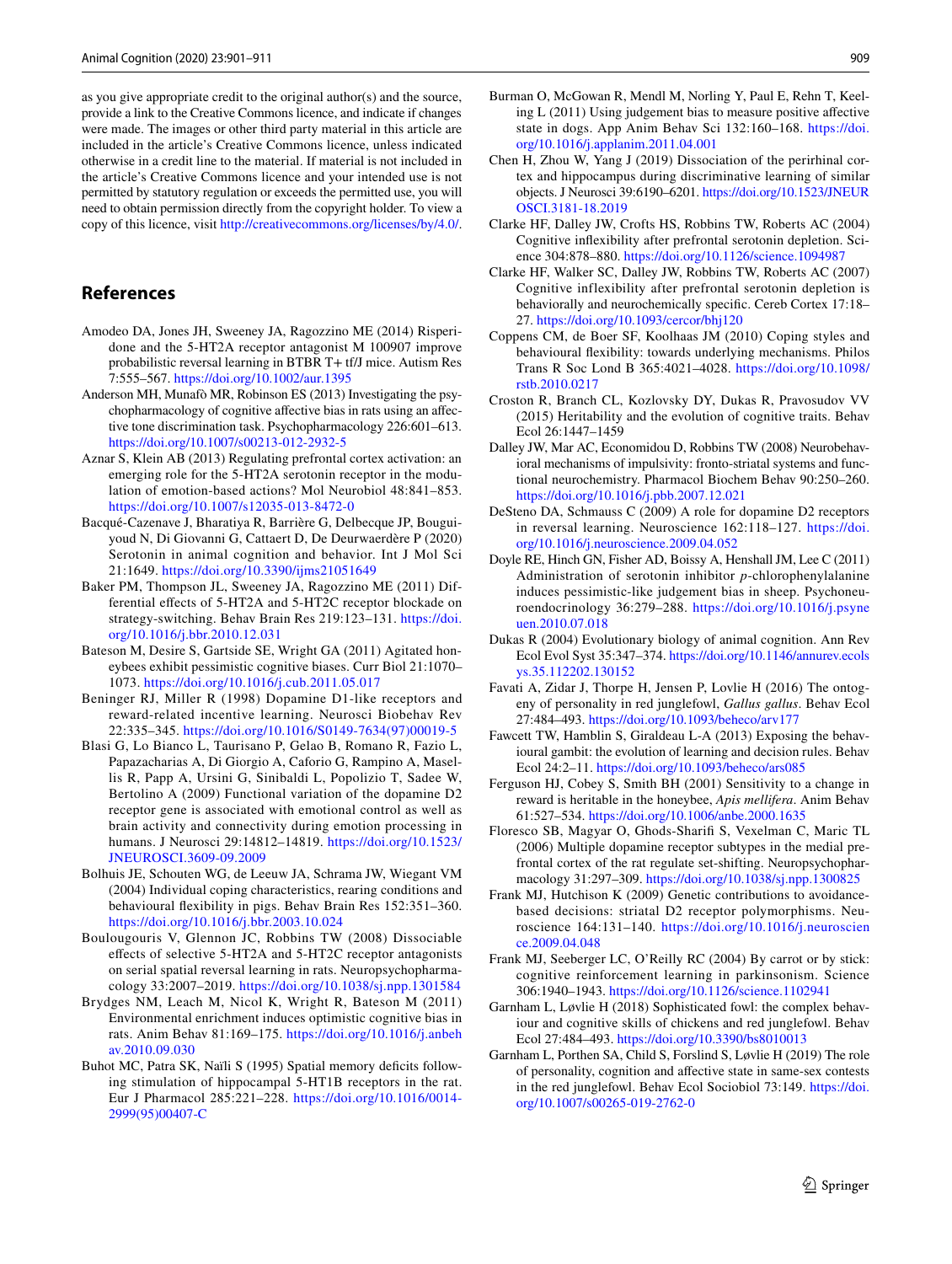- <span id="page-9-25"></span>Gibson B, Sanbonmatsu DM (2004) Optimism, pessimism, and gambling: the downside of optimism. Pers Soc Psychol Bull 30:149– 160.<https://doi.org/10.1177/0146167203259929>
- <span id="page-9-27"></span>Golebiowska J, Rygula R (2017) Efects of acute dopaminergic and serotonergic manipulations in the ACI paradigm depend on the basal valence of cognitive judgement bias in rats. Behav Brain Res 327:133–143. <https://doi.org/10.1016/j.bbr.2017.02.013>
- <span id="page-9-17"></span>Graham S, Ho M-Y, Bradshaw CM, Szabadi E (1994) Facilitated acquisition of a temporal discrimination following destruction of the ascending 5-hydroxytryptaminergic pathways. Psychopharmacology 116:373–378. <https://doi.org/10.1007/BF02245343>
- <span id="page-9-7"></span>Harding EJ, Paul ES, Mendl M (2004) Cognitive bias and afective state. Nature 427:312. <https://doi.org/10.1038/427312a>
- <span id="page-9-18"></span>Harrison AA, Everitt BJ, Robbins TW (1999) Central serotonin depletion impairs both the acquisition and performance of a symmetrically reinforced go/no-go conditional visual discrimination. Behav Brain Res 100:99–112. [https://doi.org/10.1016/S0166](https://doi.org/10.1016/S0166-4328(98)00117-X) [-4328\(98\)00117-X](https://doi.org/10.1016/S0166-4328(98)00117-X)
- <span id="page-9-14"></span>Harvey JA (2003) Role of the serotonin 5-HT2A receptor in learning. Learn Mem 10:355–362. <https://doi.org/10.1101/lm.60803>
- <span id="page-9-19"></span>Iigaya K, Fonseca MS, Murakami M, Mainen ZF, Dayan P (2018) An efect of serotonergic stimulation on learning rates for rewards apparent after long intertrial intervals. Nat Commun 9:2477. [https](https://doi.org/10.1038/s41467-018-04840-2) [://doi.org/10.1038/s41467-018-04840-2](https://doi.org/10.1038/s41467-018-04840-2)
- <span id="page-9-15"></span>Izquierdo A, Carlos K, Ostrander S, Rodriguez D, McCall-Craddolph A, Yagnik G, Zhou F (2012) Impaired reward learning and intact motivation after serotonin depletion in rats. Behav Brain Res 233:494–499. <https://doi.org/10.1016/j.bbr.2012.05.032>
- <span id="page-9-4"></span>Kawecki TJ (2010) Evolutionary ecology of learning: insights from fruit fies. Popul Ecol 52:15–25. [https://doi.org/10.1007/s1014](https://doi.org/10.1007/s10144-009-0174-0) [4-009-0174-0](https://doi.org/10.1007/s10144-009-0174-0)
- <span id="page-9-11"></span>Kehagia AA, Murray GK, Robbins TW (2010) Learning and cognitive fexibility: frontostriatal function and monoaminergic modulation. Curr Opin Neurobiol 20:199–204. [https://doi.org/10.1016/j.](https://doi.org/10.1016/j.conb.2010.01.007) [conb.2010.01.007](https://doi.org/10.1016/j.conb.2010.01.007)
- <span id="page-9-3"></span>Koolhaas JM, Korte SM, De Boer SF, Van Der Vegt BJ, Van Reenen CG, Hopster H, De Jong IC, Ruis MA, Blokhuis HJ (1999) Coping styles in animals: current status in behavior and stress-physiology. Neurosci Biobehav Rev 23:925–935. [https://doi.org/10.1016/](https://doi.org/10.1016/S0149-7634(99)00026-3) [S0149-7634\(99\)00026-3](https://doi.org/10.1016/S0149-7634(99)00026-3)
- <span id="page-9-29"></span>Koolhaas JM, De Boer SF, Buwalda B, Van Reenen K (2007) Individual variation in coping with stress: a multidimensional approach of ultimate and proximate mechanisms. Brain Behav Evol 70:218– 226.<https://doi.org/10.1159/000105485>
- <span id="page-9-5"></span>Laughlin RE, Grant TL, Williams RW, Jentsch JD (2011) Genetic dissection of behavioral fexibility: reversal learning in mice. Biol Psychiatry 69:1109–1116. [https://doi.org/10.1016/j.biops](https://doi.org/10.1016/j.biopsych.2011.01.014) [ych.2011.01.014](https://doi.org/10.1016/j.biopsych.2011.01.014)
- <span id="page-9-13"></span>Lee B, Groman S, London ED, Jentsch JD (2007) Dopamine D2/D3 receptors play a specifc role in the reversal of a learned visual discrimination in monkeys. Neuropsychopharmacology 32:2125– 2134.<https://doi.org/10.1038/sj.npp.1301337>
- <span id="page-9-30"></span>Matsushima T, Kawamori A, Bem-Sojka T (2008) Neuro-economics in chicks: foraging choices based on amount, delay and cost. Brain Res Bull 76:245–252. [https://doi.org/10.1016/j.brainresbu](https://doi.org/10.1016/j.brainresbull.2008.02.007) [ll.2008.02.007](https://doi.org/10.1016/j.brainresbull.2008.02.007)
- <span id="page-9-12"></span>Mehta MA, Manes FF, Magnolf G, Sahakian BJ, Robbins TW (2004) Impaired set-shifting and dissociable efects on tests of spatial working memory following the dopamine D2 receptor antagonist sulpiride in human volunteers. Psychopharmacology 176:331– 342.<https://doi.org/10.1007/s00213-004-1899-2>
- <span id="page-9-6"></span>Mendl M, Burman OHPP, Parker RMAA, Paul ES (2009) Cognitive bias as an indicator of animal emotion and welfare: emerging evidence and underlying mechanisms. Appl Anim Behav Sci 118:161–181. <https://doi.org/10.1016/j.applanim.2009.02.023>
- <span id="page-9-2"></span>Morand-Ferron J (2017) Why learn? The adaptive value of associative learning in wild populations. Curr Opin Behav Sci 16:73–79. [https](https://doi.org/10.1016/j.cobeha.2017.03.008) [://doi.org/10.1016/j.cobeha.2017.03.008](https://doi.org/10.1016/j.cobeha.2017.03.008)
- <span id="page-9-23"></span>Neville V, Nakagawa S, Zidar J, Paul ES, Lagisz M, Bateson M, Lovlie H, Mendl M (2020) Pharmacological manipulations of judgement bias: a systematic review and meta-analysis. Neurosci Biobehav Rev 108:269–286. [https://doi.org/10.1016/j.neubi](https://doi.org/10.1016/j.neubiorev.2019.11.008) [orev.2019.11.008](https://doi.org/10.1016/j.neubiorev.2019.11.008)
- <span id="page-9-21"></span>Nilsson SRO, Ripley TL, Somerville EM, Clifton PG (2012) Reduced activity at the 5-HT 2C receptor enhances reversal learning by decreasing the infuence of previously non-rewarded associations. Psychopharmacology 224:241–254. [https://doi.org/10.1007/s0021](https://doi.org/10.1007/s00213-012-2746-5) [3-012-2746-5](https://doi.org/10.1007/s00213-012-2746-5)
- <span id="page-9-16"></span>Nuttley WM, Atkinson-Leadbeater KP, van der Kooy D (2002) Serotonin mediates food-odor associative learning in the nematode *Caenorhabditis elegans*. Proc Natl Acad Sci USA 99:12449–12454. <https://doi.org/10.1073/pnas.192101699>
- <span id="page-9-20"></span>Park SB, Coull JT, McShane RH, Young AH, Sahakian BJ, Robbins TW, Cowen PJ (1994) Tryptophan depletion in normal volunteers produces selective impairments in learning and memory. Neuropharmacology 33:575–588. [https://doi.org/10.1016/0028-](https://doi.org/10.1016/0028-3908(94)90089-2) [3908\(94\)90089-2](https://doi.org/10.1016/0028-3908(94)90089-2)
- <span id="page-9-24"></span>Perry CJ, Baciadonna L, Chittka L (2016) Unexpected rewards induce dopamine-dependent positive emotion-like state changes in bumblebees. Science 353:1529–1531. [https://doi.org/10.1126/scien](https://doi.org/10.1126/science.aaf4454) [ce.aaf4454](https://doi.org/10.1126/science.aaf4454)
- <span id="page-9-10"></span>Puig MV, Antzoulatos EG, Miller EK (2014) Prefrontal dopamine in associative learning and memory. Neuroscience 282:217–229. <https://doi.org/10.1016/j.neuroscience.2014.09.026>
- <span id="page-9-31"></span>Qi Y, Noble DWA, Fu J, Whiting MJ (2018) Testing domain general learning in an Australian lizard. Anim Cogn 21:595–602. [https://](https://doi.org/10.1007/s10071-018-1194-y) [doi.org/10.1007/s10071-018-1194-y](https://doi.org/10.1007/s10071-018-1194-y)
- <span id="page-9-28"></span>R Core Team (2019) R: a language and environment for statistical computing. R Foundation for Statistical Computing, Vienna, Austria. <https://www.r-project.org/>. Accessed 17 Sept 2019
- <span id="page-9-33"></span>Roelofs S, Boleij H, Nordquist RE, van der Staay FJ (2016) Making decisions under ambiguity: judgment bias tasks for assessing emotional state in animals. Front Behav Neurosci 10:119. [https://doi.](https://doi.org/10.3389/fnbeh.2016.00119) [org/10.3389/fnbeh.2016.00119](https://doi.org/10.3389/fnbeh.2016.00119)
- <span id="page-9-8"></span>Rygula R, Pluta H, Popik P (2012) Laughing rats are optimistic. PLoS ONE 7:e51959–e51959. [https://doi.org/10.1371/journ](https://doi.org/10.1371/journal.pone.0051959) [al.pone.0051959](https://doi.org/10.1371/journal.pone.0051959)
- <span id="page-9-26"></span>Rygula R, Szczech E, Kregiel J, Golebiowska J, Kubik J, Popik P (2014) Cognitive judgment bias in the psychostimulant-induced model of mania in rats. Psychopharmacology. [https://doi.](https://doi.org/10.1007/s00213-014-3707-y) [org/10.1007/s00213-014-3707-y](https://doi.org/10.1007/s00213-014-3707-y)
- <span id="page-9-34"></span>Seymour B, Daw ND, Roiser JP, Dayan P, Dolan R (2012) Serotonin selectively modulates reward value in human decision-making. J Neurosci 32:5833–5842. [https://doi.org/10.1523/JNEUR](https://doi.org/10.1523/JNEUROSCI.0053-12.2012) [OSCI.0053-12.2012](https://doi.org/10.1523/JNEUROSCI.0053-12.2012)
- <span id="page-9-22"></span>Sharot T, Guitart-Masip M, Korn CW, Chowdhury R, Dolan RJ (2012) How dopamine enhances an optimism bias in humans. Curr Biol 22:1477–1481.<https://doi.org/10.1016/j.cub.2012.05.053>
- <span id="page-9-32"></span>Shaw RC, Schmelz M (2017) Cognitive test batteries in animal cognition research: evaluating the past, present and future of comparative psychometrics. Anim Cogn 20:1003–1018. [https://doi.](https://doi.org/10.1007/s10071-017-1135-1) [org/10.1007/s10071-017-1135-1](https://doi.org/10.1007/s10071-017-1135-1)
- <span id="page-9-1"></span>Shaw RC, MacKinlay RD, Clayton NS, Burns KC (2019) Memory performance infuences male reproductive success in a wild bird. Curr Biol 29:1498–1502. <https://doi.org/10.1016/j.cub.2019.03.027>
- <span id="page-9-0"></span>Shettleworth SJ (2010) Cognition, evolution and behaviour. Oxford University Press, New York
- <span id="page-9-9"></span>Shultz W, Dayan P, Montague PR (1997) A neural substrate of prediction and reward. Science 275:1593–1599. [https://doi.org/10.1126/](https://doi.org/10.1126/science.275.5306.1593) [science.275.5306.1593](https://doi.org/10.1126/science.275.5306.1593)